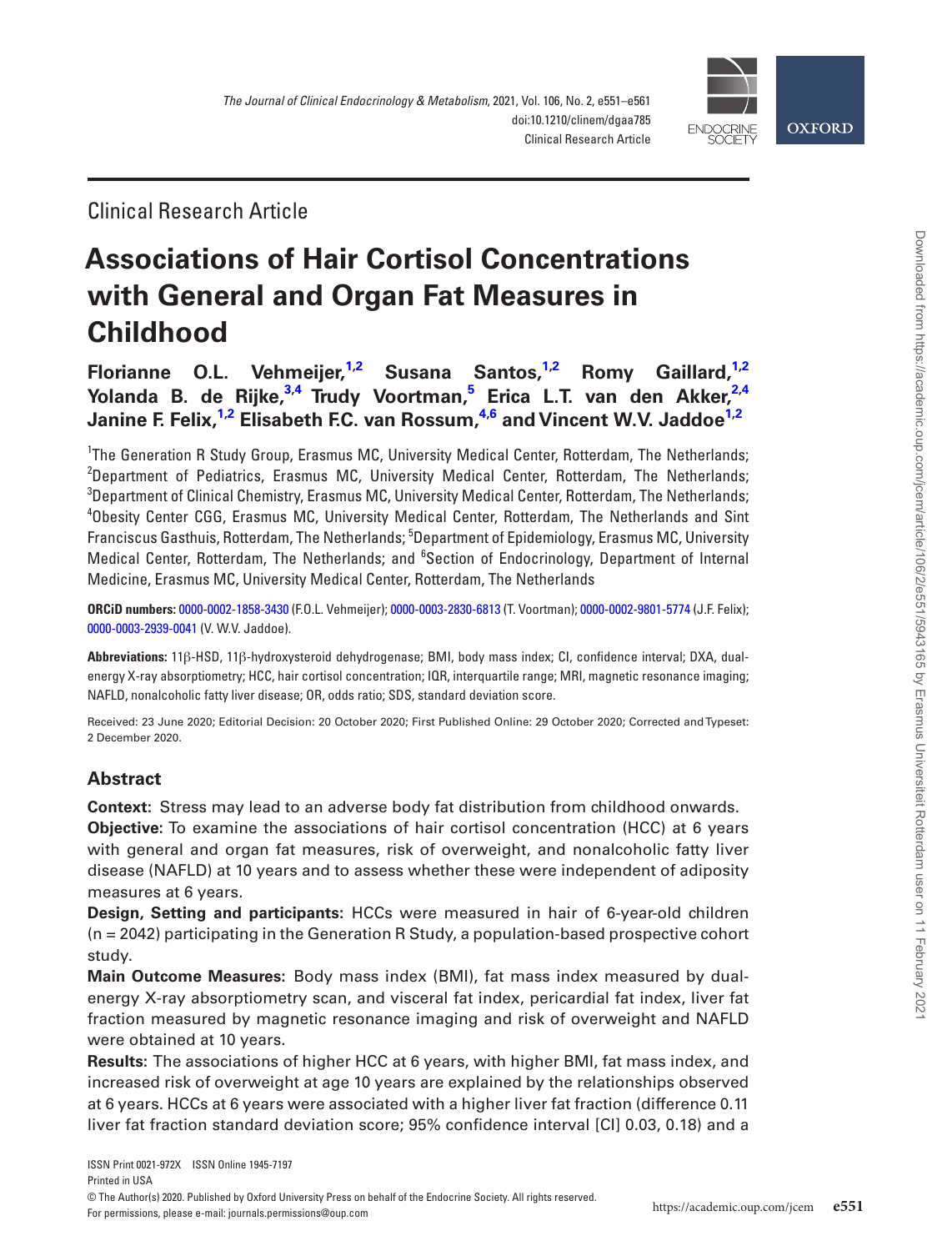higher risk of NAFLD at 10 years (odds ratio 1.95; 95% CI 1.06, 3.56), independent of fat mass index at 6 years. HCCs were not associated with pericardial or visceral fat indices. **Conclusions:** Higher HCCs at 6 years were associated with higher BMI, fat mass index, liver fat fraction, and higher risks of overweight and NAFLD at 10 years. Only the associations for liver fat fraction and NAFLD were independent of fat mass index at 6 years.

**Freeform/Key Words:** hair cortisol, hair cortisone, child, adiposity, organ fat, nonalcoholic fatty liver disease

Obesity is a major public health problem and is associated with short- and long-term morbidity and mortality ([1\)](#page-9-0). Previous studies suggested that stress is associated with adiposity among adults ([2](#page-9-1)). Cortisol and cortisone, both glucocorticoids, are objective biomarkers of stress [\(3](#page-9-2)). Long-term dysregulated cortisol secretion can contribute to the development of obesity through insulin resistance of peripheral target tissues and accumulation of visceral fat ([4,](#page-9-3) [5](#page-9-4)). Unlike the traditional cortisol measures in saliva, serum, and urine, hair cortisol concentrations (HCCs) reflect long-term cumulative cortisol concentrations  $(3, 6, 7)$  $(3, 6, 7)$  $(3, 6, 7)$  $(3, 6, 7)$  $(3, 6, 7)$  $(3, 6, 7)$ . Cortisol can be converted into inactive cortisone ([8\)](#page-9-7). The assessment of both glucocorticoids, which are highly correlated, may give more insight into the amount of active and inactive corticosteroids ([9,](#page-9-8) [10\)](#page-9-9). Previous studies reported associations of HCCs with body mass index (BMI), and other adiposity measures in adults  $(2, 6, 11)$  $(2, 6, 11)$  $(2, 6, 11)$  $(2, 6, 11)$  $(2, 6, 11)$  $(2, 6, 11)$ . Thus far, studies in children have been of a modest sample size, have used a cross-sectional design, did not show consistent results, and did not look into the association of cortisol with organ fat measures ([12\)](#page-9-11). We have previously reported cross-sectional associations of higher HCCs with higher BMI and fat mass index at 6 years ([13](#page-9-12)).

Based on these previous results, we hypothesized that chronic exposure to higher cortisol concentrations leads prospectively to an adverse body fat distribution. We examined, in a population-based prospective cohort study among 2042 children, the associations of HCCs at 6 years with BMI, fat mass index measured by dual-energy X-ray absorptiometry (DXA), and pericardial fat index, visceral fat index, and liver fat fraction measured by magnetic resonance imaging (MRI) and the risks of overweight and nonalcoholic fatty liver disease (NAFLD) at 10 years. We additionally examined whether any association was independent of the previously reported cross sectional associations at 6 years.

## **Materials and Methods**

#### Study design

This study was embedded in the Generation R Study, a population-based prospective cohort study from early

pregnancy onwards in Rotterdam, The Netherlands [\(14](#page-9-13)). Written informed consent was provided for all children. The Medical Ethics Committee of Erasmus MC approved the study (MEC 198.782/2001/31). This study followed the Strengthening the Reporting of Observational Studies in Epidemiology reporting guideline. In total 2984 children had information on HCCs at 6 years. Twins  $(N = 58)$  and children without any measurement of adiposity at 10 years  $(N = 648)$  were excluded. Also, children with extreme values of cortisol  $(N = 236)$  were excluded using Tukey's definition of outliers  $(Q1 – 1.5 \times IQR$  and  $Q3 + 1.5 \times IQR)$ ([15](#page-9-14)). The population for analysis consisted of 2042 children. The same selection procedure was followed for the cortisone analyses  $(N = 2051)$ . The flowchart of participants is given elsewhere (all supplementary material and figures are located in a digital research materials repository  $(16).$  $(16).$  $(16).$ 

## Hair cortisol and cortisone concentration measurements

As described previously, hair cortisol and cortisone concentrations were measured in proximal scalp hair ([17](#page-9-16)). Details on collection, sample preparation, extraction, and analysis are provided elsewhere [\(16](#page-9-15)). To reduce variability and account for right skewedness of the distribution cortisol and cortisone concentrations outliers defined by Tukey's definition of outliers  $(Q1 – 1.5 \times IQR$  and  $Q3 + 1.5 \times IQR)$ were excluded, after which values were either divided in quintiles, or natural log transformed and further standardized by the interquartile range (IQR) to ease the interpretation of effect sizes ([15\)](#page-9-14). The Spearman correlation coefficient between the original variables of hair cortisol and cortisone concentration was 0.63.

## General, visceral, and organ fat

Outcome assessments were performed at ages 6 and 10 years [\(14\)](#page-9-13). We calculated BMI ( $\text{kg/m}^2$ ) at this age from height and weight, both measured without shoes and heavy clothing. We calculated sex- and age- adjusted standard deviation scores (SDSs) of childhood BMI based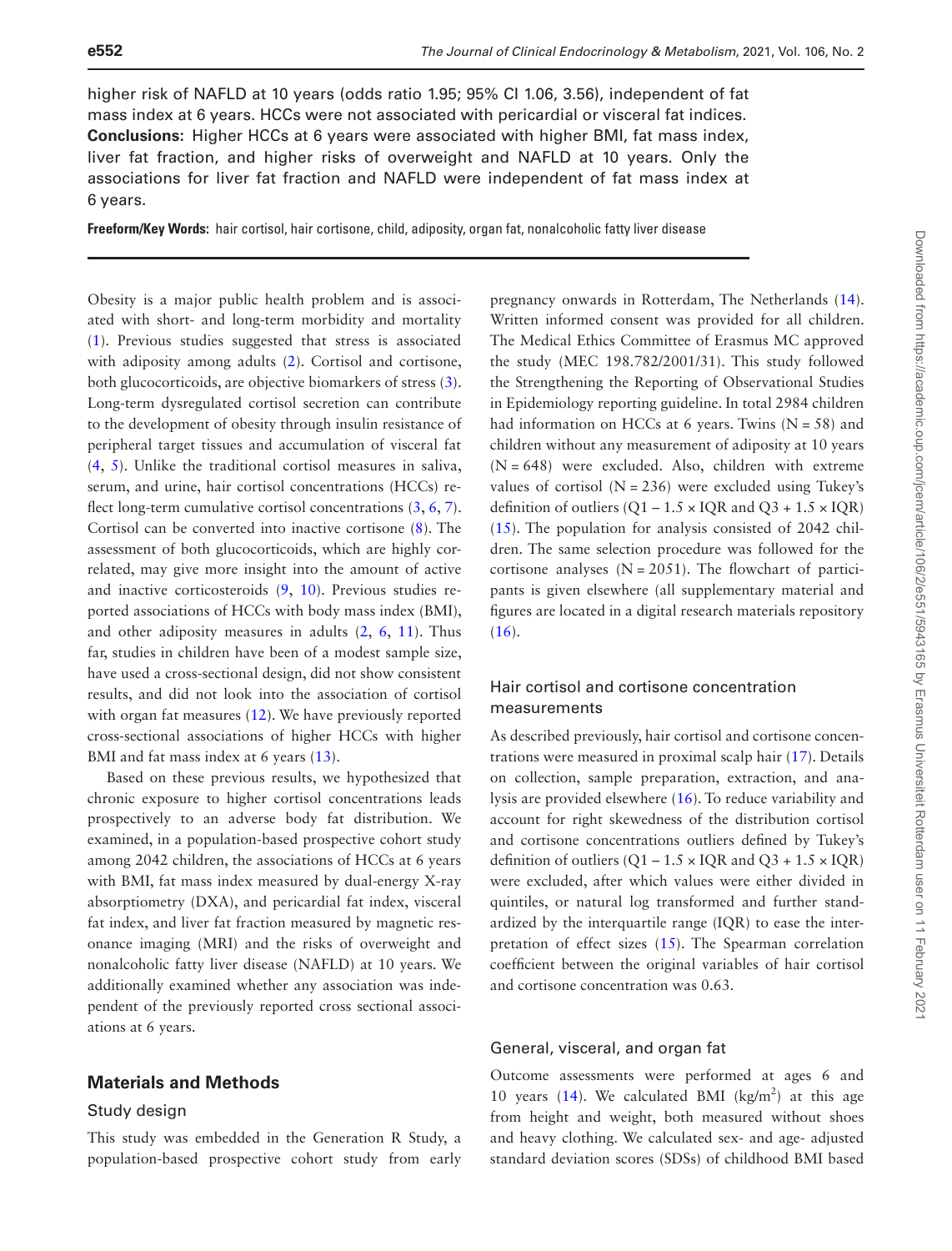on Dutch reference growth charts (Growth Analyzer 4.0, Dutch Growth Research Foundation) [\(18](#page-9-17)). BMI categories (underweight, normal weight, overweight, and obesity) were calculated using the International Obesity Task Force cut-offs ([19](#page-9-18), [20](#page-9-19)). We measured total body fat mass using a DXA scanner (iDXA, GE140 Lunar, 2008, Madison, WI, enCORE software v.12.6), according to standard procedures ([21](#page-9-20)).

Visceral and organ adiposity were obtained from MRI scans performed at 10 years, as described previously [\(14](#page-9-13)). Briefly, all children underwent imaging using a 3.0-T MRI scanner (Discovery MR750w; GE Healthcare). Pericardial fat imaging in short axis orientation was performed using an electrocardiogram-triggered black-blood–prepared thin-slice single-shot fast-spin echo acquisition with multibreath-hold approach. An axial 3-point Dixon acquisition for fat and water separation (IDEAL IQ) was used for liver fat imaging [\(22](#page-9-21)). An axial abdominal scan from lower liver to pelvis and a coronal scan centered at the head of the femurs were performed with a 2-point Dixon acquisition (LavaFlex). The scans were analyzed by the Precision Image Analysis company (PIA, Kirkland, WA,), using the sliceOmatic software package (TomoVision, Magog, Canada). Details on methods and measurements are provided elsewhere ([16](#page-9-15)).

To create measures independent of height, we estimated the optimal adjustment by log-log regression analyses and subsequently we divided total fat mass at 10 years by height [\(4](#page-9-3)) (fat mass index) and visceral and pericardial fat mass by height ([3](#page-9-2)) (visceral and pericardial fat indices) ([23](#page-9-22)[-25\)](#page-9-23). We log-transformed the non-normally distributed childhood DXA and MRI adiposity measures. We constructed SDS [(observed value—mean)/SD] of the sample distribution for DXA and MRI outcomes to enable comparisons of effect sizes. We used Spearman's rank correlation coefficients to estimate correlations of BMI and fat mass index at 6 years with BMI, fat mass index, pericardial fat mass index, visceral fat mass index and liver fat fraction at 10 years  $(16)$ .

#### Covariates

Information on child sex was obtained from midwife/ obstetric records. We collected information on maternal prepregnancy BMI and psychological distress during pregnancy by questionnaires. Information on maternal education and marital status, child ethnicity and television watching time was obtained by questionnaires at the age of 6 years completed by the mother. Hair color was partially coded through parent report and was completed by two raters using front desk photographs at the research center. Parents completed a questionnaire for their child on use and administration route of glucocorticoid medications at the age of 6 years.

#### Statistical analysis

First, we examined differences in subject characteristics between hair cortisol concentration quintiles with analysis of variance tests for continuous variables and Chi-square tests for categorical variables. For nonresponse analyses, we compared participants and nonparticipants using chi-squared tests, Student t tests and Mann–Whitney tests. Second, we used linear regression models to assess the associations of HCCs at 6 years with adiposity measures at 10 years (BMI, fat mass index, visceral and pericardial fat indices, and liver fat fraction). Third, we used logistic regression models to assess the associations of HCCs at 6 years with the risk of childhood overweight or obesity at 10 years, to which we further refer as overweight. Tests for trends across quintiles were performed by analyzing cortisol quintiles as a continuous variable. Fourth, we performed linear regression models to assess the associations of continuous HCCs (the natural log transformed hair cortisol measures further standardized with the IQR) with all adiposity measures. For NAFLD we only assessed the association with the continuous cortisol measurement since the number of children with NAFLD was too small for some of the cortisol quintiles. Fifth, we examined whether HCCs were associated with change in BMI and fat mass index SD scores between 6 and 10 years. Next, we used conditional regression analyses to assess whether the associations of HCCs at 6 years with adiposity outcomes at 10 years were independent of adiposity measures at 6 years. For these models, we first estimated the standardized residuals from the regression models with the 6 years adiposity measurements as exposures and the 10 years adiposity measurements as outcomes. Subsequently, these residuals were used as outcomes for the associations with HCCs [\(26](#page-10-0)). These residuals should be interpreted as excess in fat measures at 10 years, as would be expected based on the cross-sectional analyses at 6 years. Since the organ fat measurements were only available at 10 years, these were conditioned on fat mass index at 6 years based on the strongest correlation [\(16](#page-9-15)). For all continuous and dichotomous adiposity outcomes, we performed sensitivity analyses by adjusting the models focused on the associations of HCCs at 6 years with adiposity outcomes at 10 years for adiposity measures at 6 years. The basic models included child sex and age at cortisol measurement as confounders. The confounder model was additionally adjusted for maternal prepregnancy BMI, maternal psychological distress during pregnancy, maternal education and marital status, child ethnicity, hair color and average duration of television watching. We identified potential covariates based on the graphical criteria for confounding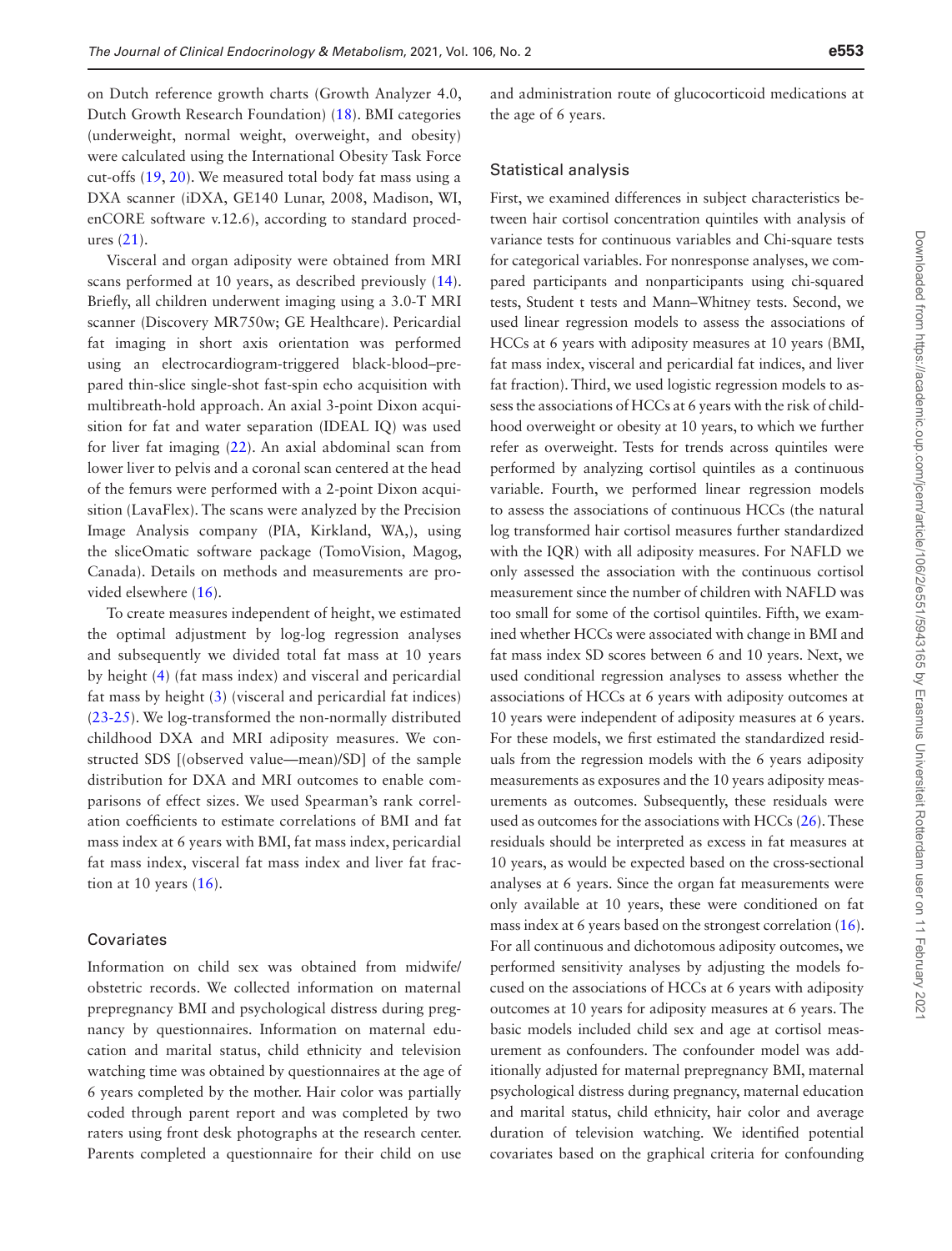by visualizing a directed acyclic graph and included the covariates in the models that were associated with exposure and outcome and changed the effect estimates >10% [\(16](#page-9-15), [27,](#page-10-1) [28](#page-10-2)). We assessed which covariates had the strongest effects in the associations of continuous HCCs at 6 years with childhood general and organ fat measures at 10 years. We did not observe statistically significant interactions of hair cortisol levels with child ethnicity and sex. As sensitivity analysis, we excluded children with any glucocorticoid use in the 3 months prior to the hair sample collection  $(N = 1805)$ . Also, we repeated all analyses for cortisone  $(N = 2051)$ . Because of the correlations between the outcomes [\(16](#page-9-15)), we did not perform Bonferroni adjustment [\(29](#page-10-3)). However, considering 3 groups of outcomes (BMI, fat mass index, organ fat measures), multiple testing adjustment would lead to *P* < .017. We depicted both significance levels (.05 and .017) in the tables and figures. In order to maintain statistical power and reduce bias related to missing data on covariates ([16\)](#page-9-15), we performed multiple imputation according to Markov Chain Monte Carlo method [\(16](#page-9-15), [30\)](#page-10-4). Five imputed datasets were created and pooled results are presented. All statistical analyses were performed using the Statistical Package of Social Sciences (IBM Corp. Released 2016. IBM SPSS Statistics for Windows, Version 24.0. Armonk, NY: IBM Corp).

## **Results**

#### Subject characteristics

[Table 1](#page-4-0) shows that compared with children in the lower cortisol quintiles, children in the upper cortisol quintiles more often had a mother who was younger, lower educated, without a partner, and who reported more psychological distress during pregnancy. Also, these children more often had a lower birth weight, a non-European ethnicity, a brown or black hair color and a higher average duration of television watching at age 6 years. Nonresponse analyses showed that, compared with participants, nonparticipants had mothers who were slightly younger, with a higher BMI, who reported more psychological distress during pregnancy and were more often lower educated. Nonparticipants more often had a higher BMI, a non-European ethnicity, brown or dark hair, and an increased average duration of television watching ([16](#page-9-15)).

## Hair cortisol concentrations and general adiposity measures

Compared with the lowest quintile, children in the highest quintile of HCCs at 6 years, had a higher BMI and fat mass index (differences 0.22 SDS; 95% confidence interval [CI] 0.09, 0.36, and 0.21 SDS; 95% CI 0.09, 0.33, respectively)

([Fig. 1A](#page-6-0) and [1B\)](#page-6-0). Tests for trends were significant for BMI and fat mass index ( $P$  for trend  $\leq$ .001). Associations of continuous cortisol concentrations with general adiposity outcomes showed similar results (an IQR increase in the natural log–transformed HCCs was associated with a 0.10 (95% CI 0.04 0.26) SDS higher BMI and a 0.09 (95% CI 0.04, 0.15) SDS higher fat mass index [\(16\)](#page-9-15). Maternal prepregnancy BMI, maternal education, and child's sex and child's age were the strongest covariates [\(16](#page-9-15)). Results from basic models were in the same direction and slightly stronger ([16](#page-9-15)). HCCs were not associated with the change in BMI and fat mass index SD scores between 6 and 10 years ([16](#page-9-15)). Results from the conditional regression analyses showed that the associations of HCCs with BMI and fat mass index residuals were not consistently significant anymore after conditioning the outcomes on adiposity measures at 6 years  $(16)$  $(16)$  $(16)$ .

## Hair cortisol concentrations and visceral and organ fat measures

Also, compared with the lowest quintile, children in the highest quintile of HCCs at 6 years had higher liver fat fraction at 10 years (difference 0.26 liver fat fraction SDS; 95% CI 0.10, 0.43). HCCs were not associated with pericardial or visceral fat indices ([Fig. 2A-C](#page-6-1)). Test for trends was significant for liver fat fraction (*P* for trend <.001). Associations for continuous cortisol measures showed similar results: An IQR increase in the natural log–transformed HCC was associated with a 0.15 (95% CI 0.07, 0.22) SDS higher liver fat fraction and a significantly higher risk of NAFLD (odds ratio [OR] 2.35; 95% CI 1.31, 4.22) ([16](#page-9-15)). Results from basic models were in the same direction and slightly stronger ([16\)](#page-9-15). The associations of HCCs with liver fat fraction residuals remained significant after conditioning liver fat fraction on fat mass index at 6 years, suggesting these associations were independent of fat mass index at 6 years ([16\)](#page-9-15).

## Hair cortisol concentrations and risk of childhood overweight

The prevalence of overweight at 10 year increased from 11.4% in the first quintile to 25.8% in the fifth quintile of HCCs [\(Fig. 3](#page-7-0)). Compared with the lowest quintile, children in the highest quintile of HCCs at 6 years, had a higher risk of overweight (OR 1.87; 95% CI 1.23, 2.86) at 10 years [\(Fig. 3](#page-7-0)). Test for trend was significant for the risk of overweight (*P* for trend <.001). Associations for continuous cortisol measures showed similar results. Results from basic models were in the same direction and slightly stronger [\(16\)](#page-9-15).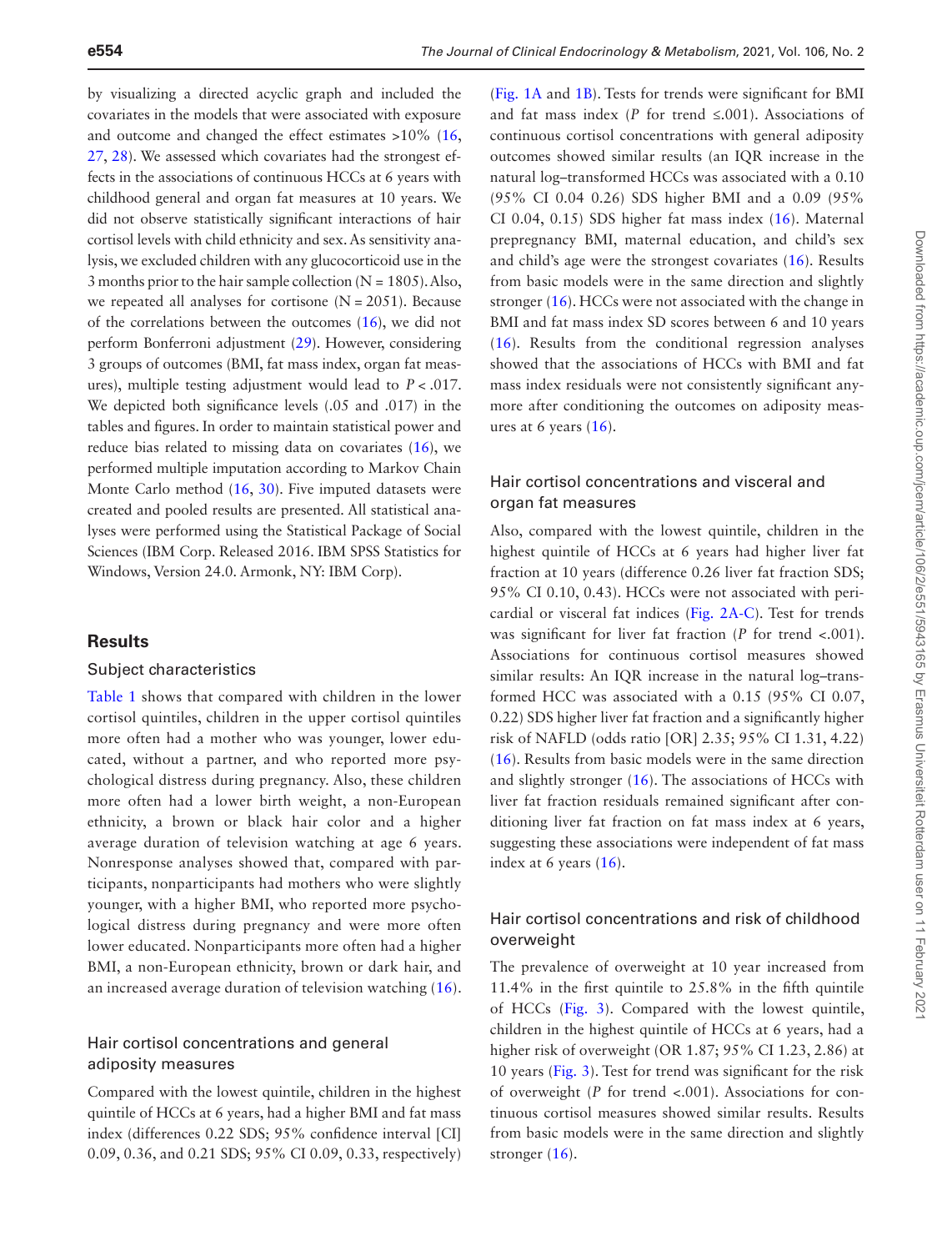<span id="page-4-0"></span>

| Í<br>J<br>۱<br>ı<br>I<br>í<br>j<br>í<br>Ì<br>ׅׅׅ֚֚֚֚֚֚֚֚֚֚֚֚֚֚֚֚֚֚֚֚֚֚֚֚֚֬֡֡֡֡֓֡֡֓֡֡֡֓֡ |  |
|-----------------------------------------------------------------------------------------|--|
| ı                                                                                       |  |

| <b>Table 1.</b> Subject characteristics $(N = 2042)$    |                          |                                                                |                                                                          |                                                              |                                                                |                                                             |                       |
|---------------------------------------------------------|--------------------------|----------------------------------------------------------------|--------------------------------------------------------------------------|--------------------------------------------------------------|----------------------------------------------------------------|-------------------------------------------------------------|-----------------------|
|                                                         | Total group <sup>a</sup> |                                                                |                                                                          | Hair cortisol concentrations                                 |                                                                |                                                             |                       |
|                                                         | $(N = 2042)$             | Quintile 1 <sup>ª</sup> 0.137-<br>$0.727$ pg/mg<br>$(N = 408)$ | Quintile 2 <sup>ª</sup> 0.728-<br>$1.150\,\mathrm{pg/mg}$<br>$(N = 409)$ | Quintile 3 <sup>ª</sup> 1.151-<br>1.820 pg/mg<br>$(N = 408)$ | Quintile 4 <sup>ª</sup> 1.827-<br>$2.927$ pg/mg<br>$(80 + 40)$ | Quintile 5 <sup>ª</sup> 2.928<br>6.799 pg/mg<br>$(N = 408)$ | ${\rm value}^b$<br>P, |
| Family characteristics                                  |                          |                                                                |                                                                          |                                                              |                                                                |                                                             |                       |
| Maternal age, mean (SD), years                          | 31.2(4.8)                | 31.8(4.5)                                                      | 31.5(4.7)                                                                | 30.7(4.8)                                                    | 31.0(4.9)                                                      | 30.8(5.1)                                                   | .003                  |
| Prepregnancy BMI, median (95% range), kg/m <sup>2</sup> | 22.5 (18.2,<br>35.0      | 22.1 (18.8, 34.2)                                              | 22.6(18.4, 34.5)                                                         | 22.3(17.8, 35.5)                                             | 22.3(18.3, 33.9)                                               | 23.0 (17.7, 36.2)                                           | 04                    |
| Psychological distress during pregnancy, N (%)          |                          |                                                                |                                                                          |                                                              |                                                                |                                                             | .003                  |
| Yes                                                     | 560 (28.6)               | 95 (24.1)                                                      | 95(24.2)                                                                 | 116 (29.8)                                                   | 118 (29.8)                                                     | 136(35.2)                                                   |                       |
| ż                                                       | 1397(71.4)               | 299 (75.9)                                                     | 297 (75.8)                                                               | 273 (70.2)                                                   | 278 (70.2)                                                     | 250(64.8)                                                   |                       |
| Maternal education (%)                                  |                          |                                                                |                                                                          |                                                              |                                                                |                                                             | $-.001$               |
| Primary school                                          | 68(3.8)                  | 4(1.1)                                                         | 10(2.8)                                                                  | 15 (4.2)                                                     | 25(6.9)                                                        | 14(4.0)                                                     |                       |
| Secondary school                                        | 619 (34.3)               | 115 (31.0)                                                     | 113 (31.2)                                                               | 122(33.8)                                                    | 131 (36.4)                                                     | 138 (39.1)                                                  |                       |
| High education                                          | 1120(62.0)               | 2592 (67.9)                                                    | 239 (66.0)                                                               | 224 (62.0)                                                   | 204 (56.7)                                                     | 201 (56.9)                                                  |                       |
| Marital status, N (%)                                   |                          |                                                                |                                                                          |                                                              |                                                                |                                                             | $-.001$               |
| Partner                                                 | 1576 (87.4)              | 342 (92.7)                                                     | 323 (89.0)                                                               | 323 (89.2)                                                   | 293 (82.5)                                                     | 295 (83.1)                                                  |                       |
| No partner                                              | 228 (12.6)               | 27(7.3)                                                        | 40 (11.0)                                                                | 39 (10.8)                                                    | 62(17.5)                                                       | 60(16.9)                                                    |                       |
| <b>Birth characteristics</b>                            |                          |                                                                |                                                                          |                                                              |                                                                |                                                             |                       |
| Sex, N (%)                                              |                          |                                                                |                                                                          |                                                              |                                                                |                                                             | .09                   |
| <b>Boys</b>                                             | 970 (47.5)               | 176(43.1)                                                      | 188 (46.0)                                                               | 194 (47.5)                                                   | 197 (48.2)                                                     | 215(52.7)                                                   |                       |
| Girls                                                   | 1072 (52.5)              | 232 (56.9)                                                     | 221 (54.0)                                                               | 214(52.5)                                                    | 212 (51.8)                                                     | 193 (47.3)                                                  |                       |
| Birth weight, mean (SD), weeks                          | 3439 (542)               | 3521 (497)                                                     | 3441 (571)                                                               | 3417 (525)                                                   | 3409 (556)                                                     | 3405 (555)                                                  | $\overline{0}$ .      |
| Ethnicity (%)                                           |                          |                                                                |                                                                          |                                                              |                                                                |                                                             | $-.001$               |
| European                                                | 1391 (69.2)              | 347 (86.3)                                                     | 302(74.9)                                                                | 253 (62.8)                                                   | 240 (59.4)                                                     | 249 (62.6)                                                  |                       |
| Non-European                                            | 619 (30.8)               | 55 (13.7)                                                      | 101(25.1)                                                                | 150 (37.3)                                                   | 164(40.6)                                                      | 149 (37.4)                                                  |                       |
| Child characteristics at 6 years                        |                          |                                                                |                                                                          |                                                              |                                                                |                                                             |                       |
| Age at measurements, median (95% range), years          | 5.9(5.7, 8.0)            | 5.9(5.6, 7.8)                                                  | 5.9(5.7, 8.3)                                                            | 5.9(5.7, 8.1)                                                | 5.9(5.7, 7.9)                                                  | 5.9(5.6, 8.0)                                               | .15                   |
| Body mass index, median (95% range), kg/m <sup>2</sup>  | 15.8 (13.6,<br>20.7)     | 15.7(13.7, 18.8)                                               | 15.7 (13.6, 20.0)                                                        | 15.8(13.6, 20.4)                                             | 15.9(13.7, 21.4)                                               | 16.0(13.4, 22.4)                                            | 5001                  |
| Hair cortisol concentrations, median (95% range),       | 1.43(0.32,               | 0.54(0.23, 0.71)                                               | 0.94(0.73, 1.14)                                                         | 1.43 (1.16, 1.80)                                            | 2.27(1.84, 2.89)                                               | 3.98(2.99, 6.62)                                            | $-.001$               |
| $\mathrm{pg}^{\prime}\mathrm{mg}^{\prime}$              | 5.63)                    |                                                                |                                                                          |                                                              |                                                                |                                                             |                       |
| Hair cortisone concentrations, median (95%              | 7.30 (2.64,              | 4.57(2.02, 8.76)                                               | 5.91(2.87, 10.32)                                                        | 7.93 (3.16, 14.73)                                           | 11.77 (3.61, 23.66)                                            | 16.27(3.92, 45.13)                                          | 5001                  |
| range), pg/mgʻ                                          | 29.03)                   |                                                                |                                                                          |                                                              |                                                                |                                                             |                       |
| Cortisol/cortisone ratio, median (95% range)            | 0.17(0.07,<br>0.73)      | 0.11(0.05, 0.24)                                               | 0.16(0.10, 0.33)                                                         | 0.18(0.10, 0.43)                                             | 0.19(0.10, 0.65)                                               | 0.24(0.10, 1.20)                                            | $-.001$               |
| Glucocorticoid use in the 3 months prior to hair        |                          |                                                                |                                                                          |                                                              |                                                                |                                                             | 99.                   |
| sample collection, N (%)                                |                          |                                                                |                                                                          |                                                              |                                                                |                                                             |                       |
| ż                                                       | 1805 (92.6)              | 354 (91.9)                                                     | 369 (93.7)                                                               | 363 (91.9)                                                   | 358 (93.7)                                                     | 361 (91.6)                                                  |                       |
| Yes                                                     | 145(7.4)                 | 31 (8.1)                                                       | 25(6.3)                                                                  | 32(8.1)                                                      | 24(6.3)                                                        | 33 (8.4)                                                    |                       |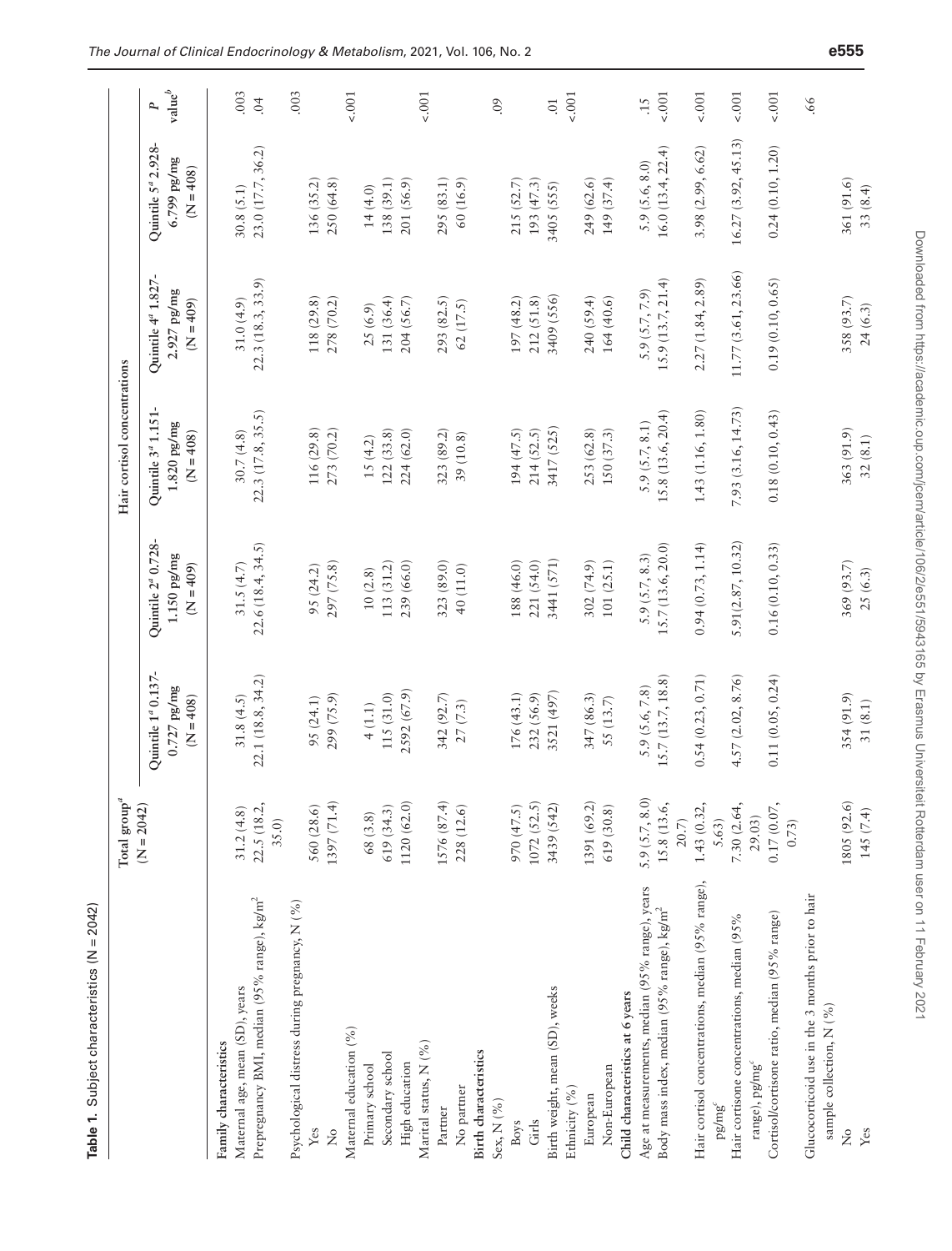|                                                        | $\text{Total group}^a$ |                                                                |                                                                | Hair cortisol concentrations                                   |                                                                |                                                              |                         |
|--------------------------------------------------------|------------------------|----------------------------------------------------------------|----------------------------------------------------------------|----------------------------------------------------------------|----------------------------------------------------------------|--------------------------------------------------------------|-------------------------|
|                                                        | $(N = 2042)$           | Quintile 1 <sup>ª</sup> 0.137-<br>$0.727$ pg/mg<br>$(N = 408)$ | Quintile 2 <sup>ª</sup> 0.728-<br>$1.150$ pg/mg<br>$(N = 409)$ | Quintile 3 <sup>ª</sup> 1.151-<br>$1.820$ pg/mg<br>$(N = 408)$ | Quintile 4 <sup>ª</sup> 1.827-<br>$2.927$ pg/mg<br>$(N = 409)$ | Quintile 5 <sup>ª</sup> 2.928-<br>6.799 pg/mg<br>$(N = 408)$ | value <sup>b</sup><br>P |
| Hair color, N (%)                                      |                        |                                                                |                                                                |                                                                |                                                                |                                                              | $-.001$                 |
| Red                                                    | 63(3.1)                | 16(3.9)                                                        | 11 $(2.7)$                                                     | 17(4.2)                                                        | 10(2.5)                                                        | 9(2.2)                                                       |                         |
| Blond                                                  | 1166 (57.1)            | 310 (76.0)                                                     | 240 (58.7)                                                     | 207 (50.7)                                                     | 204 (50.0)                                                     | 205 (50.2)                                                   |                         |
| Brown                                                  | 620(30.4)              | 76 (18.6)                                                      | 127(31.1)                                                      | 149 (36.5)                                                     | 136(33.3)                                                      | 132(32.4)                                                    |                         |
| Black                                                  | 192(9.4)               | 6(1.5)                                                         | 31 (7.6)                                                       | 35 (8.6)                                                       | 58 (14.2)                                                      | 62(15.2)                                                     |                         |
| Television watching time, N (%)                        |                        |                                                                |                                                                |                                                                |                                                                |                                                              | 5001                    |
| <2 hours per day                                       | 1381 (83.3)            | 310(90.4)                                                      | 289 (86.5)                                                     | 270 (80.6)                                                     | 257 (79.8)                                                     | 255 (78.9)                                                   |                         |
| >2 hours per day                                       | 276 (16.7)             | 33 (9.6)                                                       | 45 (13.5)                                                      | 65 (19.4)                                                      | 65(20.4)                                                       | 68 (21.1)                                                    |                         |
| Child characteristics at 10 years                      |                        |                                                                |                                                                |                                                                |                                                                |                                                              |                         |
| Age at measurements, median (95% range), years         | 9.7(9.3, 10.6)         | 9.7(9.3, 10.4)                                                 | 9.7(9.3, 10.4)                                                 | 9.7(9.4, 10.5)                                                 | 9.7(9.2, 10.7)                                                 | 9.7(9.3, 11.0)                                               | $\overline{0}$          |
| Height, mean (SD), cm                                  | 141.4 (6.4)            | 141.8 (5.8)                                                    | 141.1 (6.4)                                                    | 140.9(6.2)                                                     | 141.4(6.9)                                                     | 141.7(6.7)                                                   | 21                      |
| Weight, median (95% range), kg                         | 33.6 (25.4,            | 32.8(25.4, 49.6)                                               | 33.4(25.1, 51.2)                                               | 33.6 (25.2, 50.2)                                              | 34.0(24.9, 56.6)                                               | 36.7(25.4, 57.6)                                             | 5001                    |
|                                                        | 54.0)                  |                                                                |                                                                |                                                                |                                                                |                                                              |                         |
| Body mass index, median (95% range), kg/m <sup>2</sup> | 16.9(14.0,<br>24.8)    | 16.5(13.9, 22.2)                                               | 16.7(14.2, 24.0)                                               | 16.9(14.0, 23.5)                                               | 17.0(14.1, 25.4)                                               | 17.2(13.8, 26.6)                                             | $-.001$                 |
|                                                        |                        |                                                                |                                                                |                                                                |                                                                |                                                              |                         |
| Total body fat mass, median (95% range), kg            | 8.48 (4.46,<br>21.88)  | 8.18 (4.59, 18.98)                                             | 8.39(4.44, 20.07)                                              | 8.61 (4.45, 20.49)                                             | 8.67(4.31, 24.03)                                              | 9.05(4.62, 24.47)                                            | 5001                    |
| Pericardial fat mass, median (95% range), g            | 10.13 (4.48,<br>22.15) | 10.03(4.60, 20.66)                                             | $10.42$ (4.62, 20.67)                                          | 10.09(4.45, 22.57)                                             | 9.72 (3.95, 21.70)                                             | 10.49(4.29, 24.22)                                           | 49                      |
| Visceral fat mass, median (95% range), kg              | 0.36(0.16,<br>1.01)    | 0.36(0.16, 0.91)                                               | 0.35(0.17, 1.06)                                               | 0.35(0.15, 0.98)                                               | 0.35(0.15, 0.99)                                               | 0.37(0.15, 1.19)                                             | $\ddot{1}4$             |
| Liver fat fraction, median (95% range), %              | 1.97(1.20,<br>5.04)    | 1.92(1.24, 4.45)                                               | 1.88 (1.19, 3.63)                                              | 1.90(1.15, 6.16)                                               | 2.03(1.22, 4.23)                                               | 2.07(1.26, 7.91)                                             | 5001                    |
| Nonalcoholic fatty liver disease, N (%)                |                        |                                                                |                                                                |                                                                |                                                                |                                                              | $\epsilon$ .001         |
| ż                                                      | 1327 (97.5)            | 274 (99.6)                                                     | 265 (98.9)                                                     | 263 (94.9)                                                     | 267 (99.6)                                                     | 258 (94.5)                                                   |                         |
| Yes                                                    | 34(2.5)                | 1(0.4)                                                         | 3(1.1)                                                         | 14(5.1)                                                        | 1(0.4)                                                         | 15(5.5)                                                      |                         |
| $\overline{a}$                                         |                        | $\ell$ is a set of $\ell$ is a set of $\ell$                   |                                                                |                                                                |                                                                |                                                              |                         |

Values are means (standard deviation), medians (95% range) or numbers of subjects (valid %). *a*Values are means (standard deviation), medians (95% range) or numbers of subjects (valid %).

<sup>b</sup>P values for differences in subject characteristics between cortisol quintiles were tested using 1-way analysis of variance tests for continuous variables and Chi-square tests for categorical variables. *PP* values for differences in subject characteristics between cortisol quintiles were tested using 1-way analysis of variance tests for continuous variables and Chi-square tests for categorical variables. 'pg/mg = picogram per milligram. *c*pg/mg = picogram per milligram.

**Table 1.** Continued

Table 1. Continued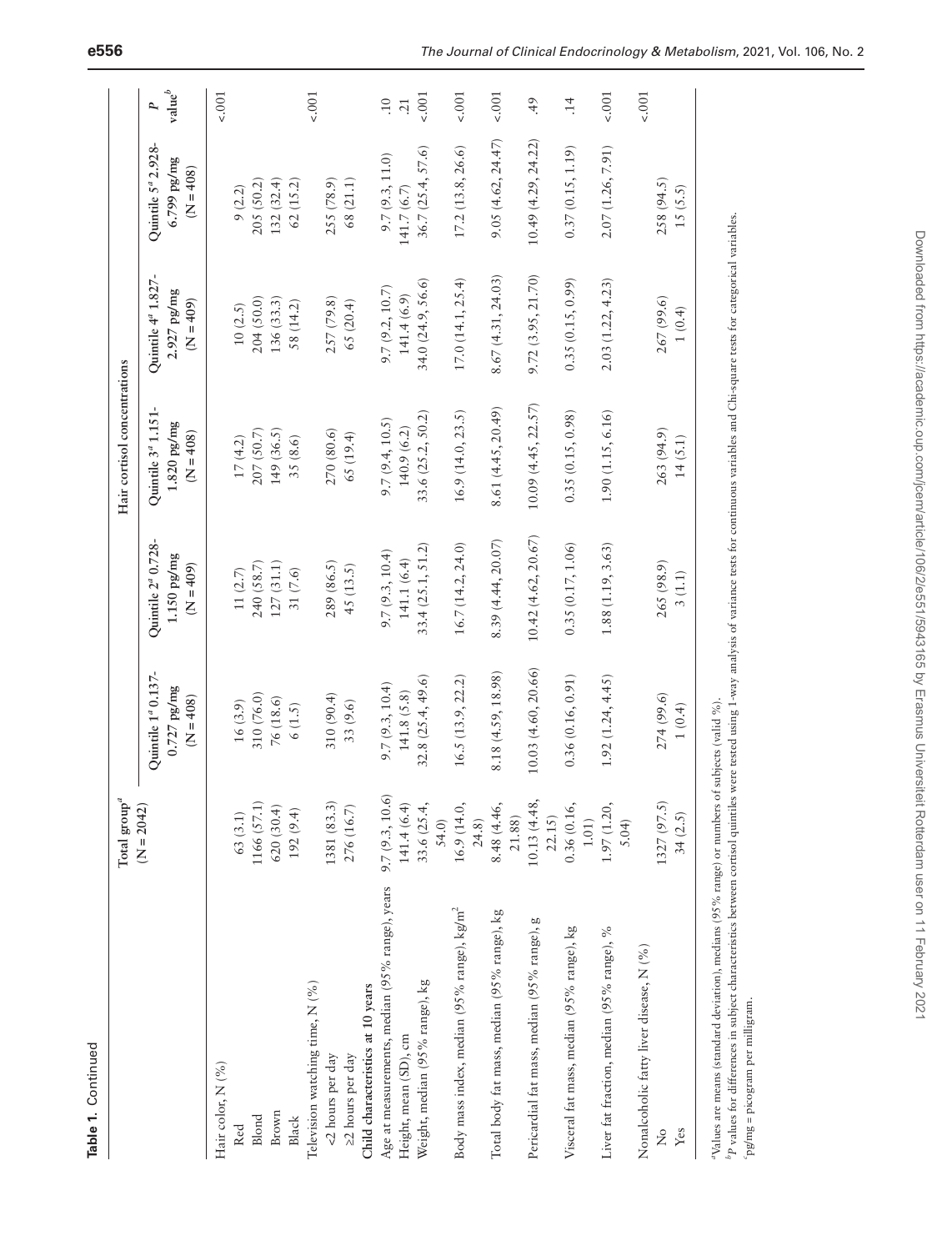

<span id="page-6-0"></span>Figure 1. Associations of hair cortisol concentrations with general fat measures at 10 years (N = 2042). Values are linear regression coefficients (95% confidence interval) and reflect the change in SDS childhood BMI (A,  $N = 2037$ ) and fat mass index (B,  $N = 2013$ ) at 10 years for the cortisol quintiles. Models are adjusted for child's sex and age (except for sex- and age adjusted body mass index SDS), maternal prepregnancy BMI, psychological distress during pregnancy, maternal educational level and marital status at 6 years, child's ethnicity, hair color, and television watching time. Tests for trend were based on multiple linear regression models with hair cortisol concentration quintiles as a continuous variable. \**P* < .05, \*\**P* < .017.



<span id="page-6-1"></span>Figure 2. Association of hair cortisol quintiles with visceral and organ fat measures at 10 years (N = 1523). Values are linear regression coefficients (95% confidence interval) and reflect the change in SDS childhood pericardial fat (A, N = 1278), visceral fat (B, N = 1237) indices and liver fat fraction (C, N = 1361) for the cortisol quintiles. Models are adjusted for child's sex and age, maternal pre-pregnancy BMI, psychological distress during pregnancy, maternal educational level and marital status at 6 years, child's ethnicity, hair color, and television watching time. Test for trend was based on a multiple linear regression model with hair cortisol concentration quintiles as a continuous variable. \**P* < .05, \*\**P* < .017.

#### Sensitivity analyses

Results from the models excluding children with all types of glucocorticoid use in the 3 months prior to hair sample collection were in the same direction and slightly stronger ([16](#page-9-15)). Higher hair cortisone concentrations were associated with higher BMI and fat mass index, but with a lower pericardial fat index. Higher hair cortisone concentrations were not associated with liver fat fraction, and visceral fat index, or the risk of overweight, although effect estimates were in the same direction as the results for cortisol ([16](#page-9-15)). The sensitivity analyses, in which we adjusted the main models for adiposity measures at 6 years, showed similar results as the conditional analyses ([16](#page-9-15)). Also, these sensitivity analyses suggested that the associations with the risk of NAFLD remained significant, whereas the association with risk of overweight attenuated into nonsignificance ([16](#page-9-15)).

## **Discussion**

In this population-based prospective cohort study among 2042 children, we observed that higher HCCs at 6 years were associated with higher BMI, fat mass index, liver fat fraction, and increased risk of overweight and NAFLD at age 10. HCCs were not associated with visceral fat or pericardial fat indices.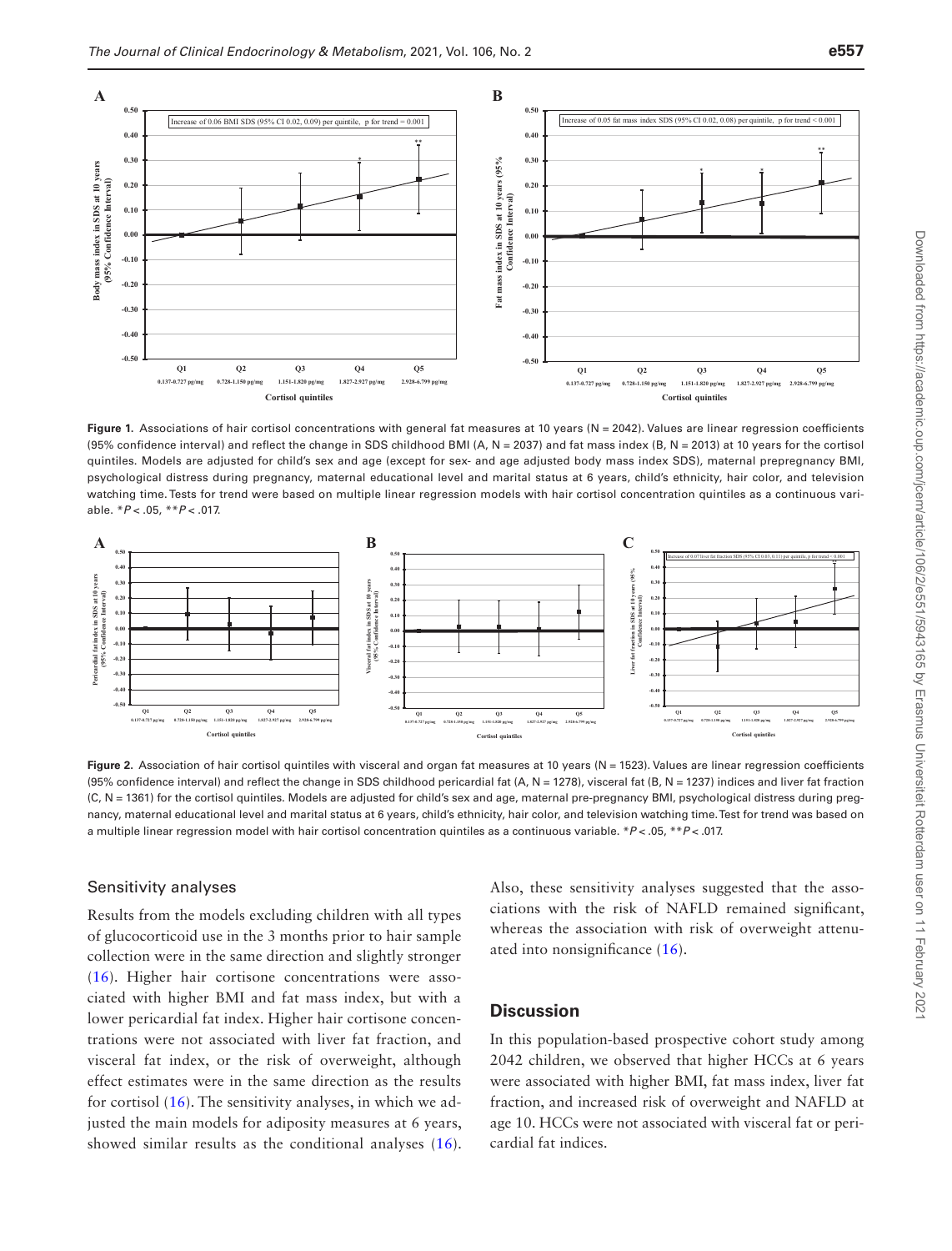

<span id="page-7-0"></span>Figure 3. Associations of hair cortisol concentrations with risk of overweight and obesity at 10 years (N = 1898). Values on the left y-axis are odds ratios (95% confidence interval) on a logarithmic scale and represent the risk of childhood overweight at 10 years for the cortisol quintiles. Models are adjusted for child's sex and age, maternal pre-pregnancy BMI, psychological distress during pregnancy, maternal educational level and marital status at 6 years, child's ethnicity, hair color, and television watching time. Values on the right y-axis are percentages and represent the prevalence (%) of overweight at 10 years. Test for trend was based on a logistic regression model with cortisol quintiles as a continuous variable. \**P* < .05, \*\**P* < .017.

#### Interpretation of main findings

Previous studies reported associations of long-term cortisol concentrations in hair with BMI, and other adiposity measures in adults [\(2](#page-9-1), [6,](#page-9-5) [11\)](#page-9-10). A previous study in our cohort used a cross-sectional design and reported that higher hair cortisol and cortisone concentrations were associated with a higher BMI, fat mass index, and increased risk of overweight at age 6 years  $(31)$  $(31)$  $(31)$ . We extended this study by examining the prospective associations of hair cortisol and cortisone concentrations at age 6 years with general and organ fat measures measured by MRI at 10 years.

We observed that HCCs at age 6 years were positively associated with childhood BMI, fat mass index, and the risk of overweight at 10 years. These findings are in line with the previous study, although we observed somewhat smaller effect sizes ([31\)](#page-10-5). This may partly be explained by a different design and smaller numbers of subjects. Additional conditional analyses and adjustment for BMI at 6 years showed that the associations of HCCs with BMI and risk of overweight were explained by the associations already present at 6 years. Also, we did not observe associations of HCCs with change in BMI or fat mass index SD score between 6 and 10 years, suggesting that the associations already observed at 6 years persist during childhood. A recent review including 12 cohort studies in children reported that a majority of studies showed a positive relationship between HCCs and BMI ([12\)](#page-9-11). Altogether, results

from previous studies and our study suggest that higher cortisol concentrations are associated with higher BMI, fat mass index, and risk of overweight throughout childhood.

We observed that higher HCCs at 6 years were positively associated with liver fat fraction and a higher risk of NAFLD at 10 years. Additional conditional regression analyses and adjustment for fat mass index at 6 years suggest that these association were independent of fat mass at 6 years. To our knowledge, this study is the first to report associations of HCCs with visceral and organ fat in children. NAFLD is the most common liver disease in western populations, among both children and adults, and closely linked to the development of the metabolic syndrome ([32](#page-10-6), [33\)](#page-10-7). Our findings are in line with an adult study showing that increased serum cortisol concentration was associated with an increased prevalence of NAFLD ([34](#page-10-8)). It has been suggested that overactivity of the hypothalamic–pituitary–adrenocortical axis and increased glucocorticoids have an important role in the development of NAFLD ([34-](#page-10-8)[36](#page-10-9)). We did not observe an association of HCCs with visceral adiposity, a well-known consequence of hypercortisolism [\(34,](#page-10-8) [37](#page-10-10)). Pericardial fat is, next to visceral and liver fat, related to adverse cardiometabolic outcomes in adults which we know are associated with increased hair cortisol levels in adults ([38,](#page-10-11) [39](#page-10-12)). We did not observe an association between hair cortisol and pericardial fat in childhood. It may be that the associations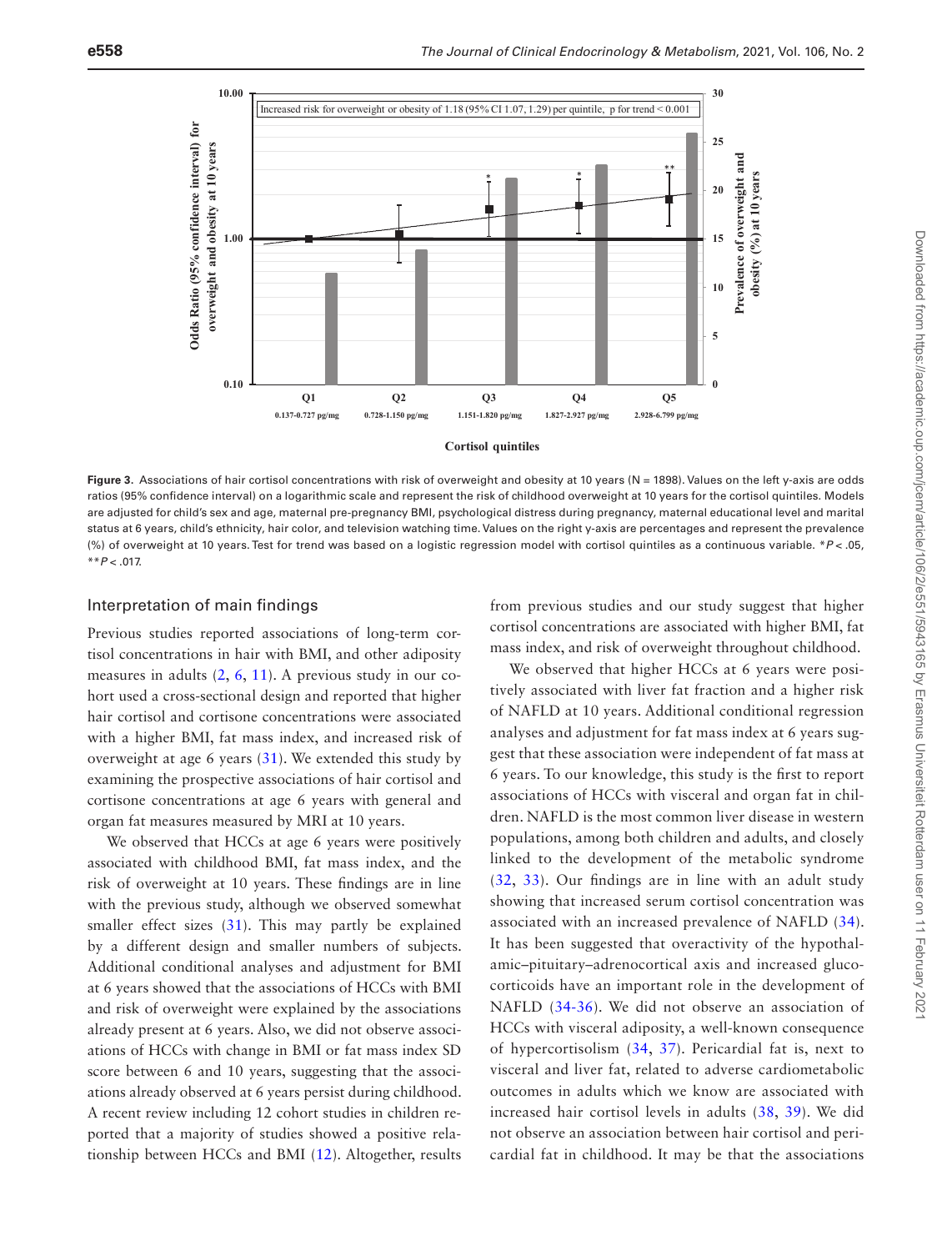between hair cortisol and visceral and pericardial fat become more apparent at older ages.

We performed 2 sensitivity analyses. The slightly stronger effect estimates after excluding children who used glucocorticoid medication might be explained by the exclusion of a more heterogeneous group of children with sometimes elevated cortisol concentrations due to exogenous causes. Also, hair cortisone concentrations were associated with childhood adiposity measures, but the effect estimates were weaker than for cortisol. This might be explained by the differences in biological activity.

There are various mechanisms through which cortisol concentrations may affect childhood adiposity. Increased cortisol levels increase appetite, specifically for very sweet and fatty foods, stimulate adipogenesis, induce insulin resistance, and negatively affect brown adipose tissue  $(2, 40)$  $(2, 40)$  $(2, 40)$  $(2, 40)$ . However, a bidirectional association, where changes in the cortisol metabolism, are consequences of metabolic changes accompanying adiposity, might also be present [\(41\)](#page-10-14). Future research should explore the potential of reversed causation and examine underlying mechanisms of these associations. The enzyme 11β-hydroxysteroid dehydrogenase type 1 (11β-HSD1) is expressed in the brain, adipose tissue and the liver and converts cortisone into active cortisol [\(42,](#page-10-15) [43](#page-10-16)). Regeneration of cortisol from inactive cortisone has been found to be increased in adipose tissue in obese individuals ([41](#page-10-14), [44](#page-10-17)). The enzyme 11β-hydroxysteroid dehydrogenase type 2 (11β-HSD2) is expressed in the kidneys but also the placenta and fetus highly express this enzyme which converts cortisol into inactive cortisone, protecting the body from mineralocorticoid excess [\(44](#page-10-17), [45](#page-10-18)). By inactivating the majority of maternal glucocorticoids passing to the fetus, 11β-HSD2 may prevent premature maturation of fetal tissues, decreased birth weight and consequent developmental "programming of later life diseases" ([44,](#page-10-17) [46](#page-10-19)). Adverse circumstances during pregnancy such as maternal psychological distress may induce persistent changes and affect fetal programming of the hypothalamic–pituitary– adrenocortical axis and subsequent body composition and metabolic function [\(47-](#page-10-20)[52](#page-10-21)). Future studies should identify fetal and early-childhood factors that influence cortisol concentrations and thereby lead to developmental adaptations with persistent consequences.

We observed that higher HCCs are associated with an adverse body fat profile, increased liver fat fraction and increased risk of overweight and NAFLD during childhood. These findings seem important, since it is well known that body fat distribution tracks from childhood into adulthood and is associated with cardiovascular disease in later life. ([53,](#page-10-22) [54](#page-10-23)). Future research is needed to obtain further insight into the causality and underlying mechanisms of these associations and to assess whether childhood

cortisol concentrations have effect on body fat development throughout adult life.

#### Strengths and limitations

Strengths of this study were the prospective data collection from early pregnancy onwards, the large sample size, detailed measurements of HCCs and childhood adiposity measures including organ fat measures assessed by MRI. This study also has limitations. Of all children who had information on hair cortisol at 6 years ( $N = 2926$ ) only 2278 had information on at least 1 measurement of adiposity at 10 years. Selective nonresponse could lead to selection bias if the associations of HCCs at 6 years with childhood adiposity at 10 years differ between participants and nonparticipants. This seems unlikely, but cannot excluded. Another limitation of our study is the lack of hair cortisol measurements at the age of 10 years. Therefore we do not know how cortisol concentrations develop over time and if they partly explain the effects seen at the age of 10 years. Higher cortisol concentrations at both ages could be caused by continued stress but also genetic variation in genes such as *HSD11B1*, *HSD11B2*, *SPERINA6*, or *SPERINA1* may be a cause ([44](#page-10-17), [55\)](#page-10-24). *HSD11B1* and *HSD11B2* encode enzymes 11β-HSD1,and 11β-HSD2, which are involved in the cortisol and cortisone metabolism [\(44\)](#page-10-17). Between approximately ages 4 and 7 children undergo an adiposity rebound, resulting in accelerated increase in BMI. An early adiposity rebound is associated with an increased risk of obesity in later life [\(56](#page-10-25), [57](#page-10-26)). The age at adiposity rebound may be important in the relation between cortisol and adiposity development and this should be addressed in future studies ([58\)](#page-10-27). Detailed information about a large number of potential confounding factors was available in this study. However, residual confounding, for example, by maternal and child stress prior to or around the time of hair cortisol examination, might still be present. Also, because of the observational design, no conclusions can be drawn yet on the causality and directionality of the observed associations.

## Conclusion

Our results suggest that the associations of higher HCCs at age 6 years, with higher BMI, fat mass index and increased risk of overweight at age 10 years, are explained by the associations already observed at 6 years. The associations of higher HCCs at 6 years with liver fat fraction and NAFLD at 10 years were independent of fat mass index at 6 years. Future studies are needed to assess the causal pathways underlying these associations, the determinants of early-life cortisol concentrations and the long-term body fat and cardiometabolic consequences.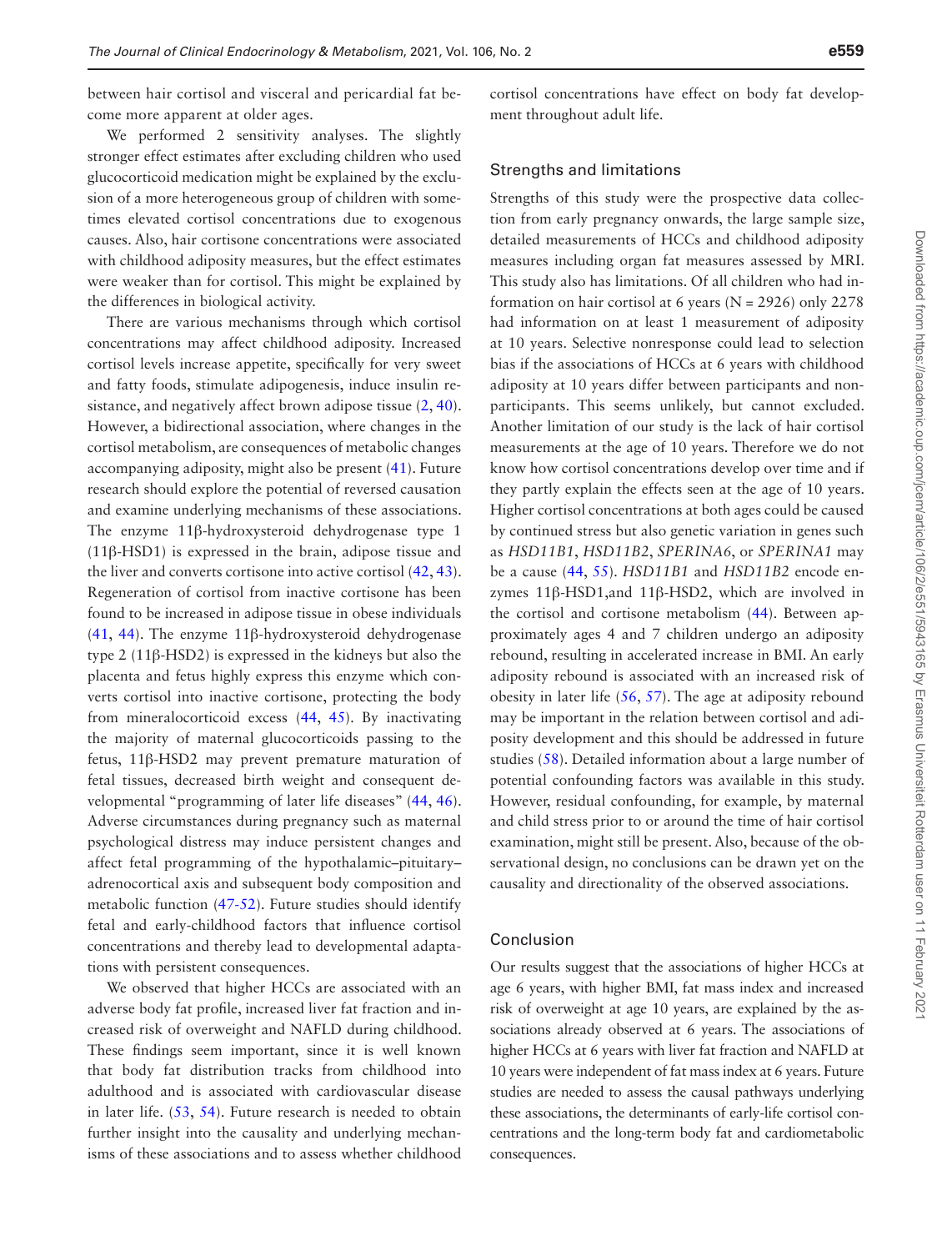### **Acknowledgments**

The Generation R Study is conducted by the Erasmus MC, University Medical Center Rotterdam, in close collaboration with the School of Law and Faculty of Social Sciences of the Erasmus University Rotterdam; the Municipal Health Service Rotterdam area, Rotterdam; the Rotterdam Homecare Foundation, Rotterdam; and the Stichting Trombosedienst and Artsenlaboratorium Rijnmond (STAR), Rotterdam. We gratefully acknowledge the contribution of participating parents, children, general practitioners, hospitals, midwives, and pharmacies in Rotterdam.

*Financial Support:* The general design of the Generation R Study is made possible by financial support from the Erasmus Medical Center, University Medical Center, Rotterdam, The Netherlands; Organization for Health Research and Development (ZonMw); The Netherlands Organization for Scientific Research (NWO); the Ministry of Health, Welfare and Sport; and the Ministry of Youth and Families. Dr. Jaddoe received funding from grant ERC-2014- CoG-648916 from the European Research Council. This project received funding from the European Union's Horizon 2020 research and innovation program (848158, EarlyCause; 733206, LifeCycle).

## **Additional Information**

*Correspondence and Reprint Requests***:** Vincent W.V. Jaddoe, Erasmus MC (Na 29-08), PO BOX 2040, 3000 CA Rotterdam, The Netherlands. E-mail: [v.jaddoe@erasmusmc.nl](mailto:v.jaddoe@erasmusmc.nl?subject=).

*Disclosure Summary:* The authors have no conflicts of interest relevant to this article to disclose.

*Data Availability:* The datasets generated during and/or analyzed during the current study are not publicly available but are available from the corresponding author on reasonable request.

## **References**

- <span id="page-9-0"></span>1. NCD Risk Factor Collaboration. Worldwide trends in bodymass index, underweight, overweight, and obesity from 1975 to 2016: a pooled analysis of 2416 population-based measurement studies in 128.9 million children, adolescents, and adults. *Lancet.* 2017;**390**(10113):2627-2642.
- <span id="page-9-1"></span>2. Wardle J, Chida Y, Gibson EL, Whitaker KL, Steptoe A. Stress and adiposity: a meta-analysis of longitudinal studies. *Obesity (Silver Spring).* 2011;**19**(4):771-778.
- <span id="page-9-2"></span>3. Russell E, Koren G, Rieder M, Van Uum S. Hair cortisol as a biological marker of chronic stress: current status, future directions and unanswered questions. *Psychoneuroendocrinology.* 2012;**37**(5):589-601.
- <span id="page-9-3"></span>4. Chrousos GP, Kino T. Glucocorticoid action networks and complex psychiatric and/or somatic disorders. *Stress.* 2007;**10**(2):213-219.
- <span id="page-9-4"></span>5. Björntorp P, Rosmond R. Obesity and cortisol. *Nutrition.* 2000;**16**(10):924-936.
- <span id="page-9-5"></span>6. Stalder T, Steudte-Schmiedgen S, Alexander N, et al. Stressrelated and basic determinants of hair cortisol in humans: a meta-analysis. *Psychoneuroendocrinology.* 2017;**77**:261-274.
- <span id="page-9-6"></span>7. Stalder T, Kirschbaum C. Analysis of cortisol in hair– state of the art and future directions. *Brain Behav Immun.* 2012;**26**(7):1019-1029.
- <span id="page-9-7"></span>8. Arlt W, Stewart PM. Adrenal corticosteroid biosynthesis, metabolism, and action. *Endocrinol Metab Clin North Am.* 2005;**34**(2):293-313, viii.
- <span id="page-9-8"></span>9. Staufenbiel SM, Penninx BW, de Rijke YB, van den Akker EL, van Rossum EF. Determinants of hair cortisol and hair cortisone concentrations in adults. *Psychoneuroendocrinology.* 2015;**60**:182-194.
- <span id="page-9-9"></span>10. Stalder T, Kirschbaum C, Alexander N, et al. Cortisol in hair and the metabolic syndrome. *J Clin Endocrinol Metab.* 2013;**98**(6):2573-2580.
- <span id="page-9-10"></span>11. Jackson SE, Kirschbaum C, Steptoe A. Hair cortisol and adiposity in a population-based sample of 2527 men and women aged 54 to 87 years. *Obesity (Silver Spring).* 2017;**25**(3):539-544.
- <span id="page-9-11"></span>12. Gray NA, Dhana A, Van Der Vyver L, Van Wyk J, Khumalo NP, Stein DJ. Determinants of hair cortisol concentration in children: A systematic review. *Psychoneuroendocrinology.* 2018;**87**:204-214.
- <span id="page-9-12"></span>13. Rippe RC, Noppe G, Windhorst DA, et al. Splitting hair for cortisol? Associations of socio-economic status, ethnicity, hair color, gender and other child characteristics with hair cortisol and cortisone. *Psychoneuroendocrinology.* 2016;**66**:56-64.
- <span id="page-9-13"></span>14. Kooijman MN, Kruithof CJ, van Duijn CM, et al. The Generation R Study: design and cohort update 2017. *Eur J Epidemiol.* 2016;**31**(12):1243-1264.
- <span id="page-9-14"></span>15. Tukey JW. Exploratory data analysis. Reading, PA: Addison-Wesley; 1977.
- <span id="page-9-15"></span>16. Vehmeijer FOL, Santos S, Gaillard R, et al. Supplemental Information for "Associations of hair cortisol concentrations with general and organ fat measures in childhood". ProMEDmail website. [https://figshare.com/s/0b28804e37fadde42661.](https://figshare.com/s/0b28804e37fadde42661) Deposited on June 23, 2020.
- <span id="page-9-16"></span>17. Noppe G, de Rijke YB, Dorst K, van den Akker EL, van Rossum EF. LC-MS/MS-based method for long-term steroid profiling in human scalp hair. *Clin Endocrinol (Oxf).* 2015;**83**(2):162-166.
- <span id="page-9-17"></span>18. Fredriks AM, van Buuren S, Wit JM, Verloove-Vanhorick SP. Body index measurements in 1996-7 compared with 1980. *Arch Dis Child.* 2000;**82**(2):107-112.
- <span id="page-9-18"></span>19. Cole TJ, Lobstein T. Extended international (IOTF) body mass index cut-offs for thinness, overweight and obesity. *Pediatr Obes.* 2012;**7**(4):284-294.
- <span id="page-9-19"></span>20. Cole TJ, Bellizzi MC, Flegal KM, Dietz WH. Establishing a standard definition for child overweight and obesity worldwide: international survey. *BMJ.* 2000;**320**(7244):1240-1243.
- <span id="page-9-20"></span>21. Gishti O, Gaillard R, Manniesing R, et al. Fetal and infant growth patterns associated with total and abdominal fat distribution in school-age children. *J Clin Endocrinol Metab.* 2014;**99**(7):2557-2566.
- <span id="page-9-21"></span>22. Reeder SB, Cruite I, Hamilton G, Sirlin CB. Quantitative assessment of liver fat with magnetic resonance imaging and spectroscopy. *J Magn Reson Imaging.* 2011;**34**(4):729-749.
- <span id="page-9-22"></span>23. VanItallie TB, Yang MU, Heymsfield SB, Funk RC, Boileau RA. Height-normalized indices of the body's fat-free mass and fat mass: potentially useful indicators of nutritional status. *Am J Clin Nutr.* 1990;**52**(6):953-959.
- 24. Wells JC, Cole TJ; ALSPAC study steam. Adjustment of fat-free mass and fat mass for height in children aged 8 y. *Int J Obes Relat Metab Disord.* 2002;**26**(7):947-952.
- <span id="page-9-23"></span>25. Santos S, Gaillard R, Oliveira A, et al. Associations of infant subcutaneous fat mass with total and abdominal fat mass at school-age: the generation R Study. *Paediatr Perinat Epidemiol.* 2016;**30**(5):511-520.